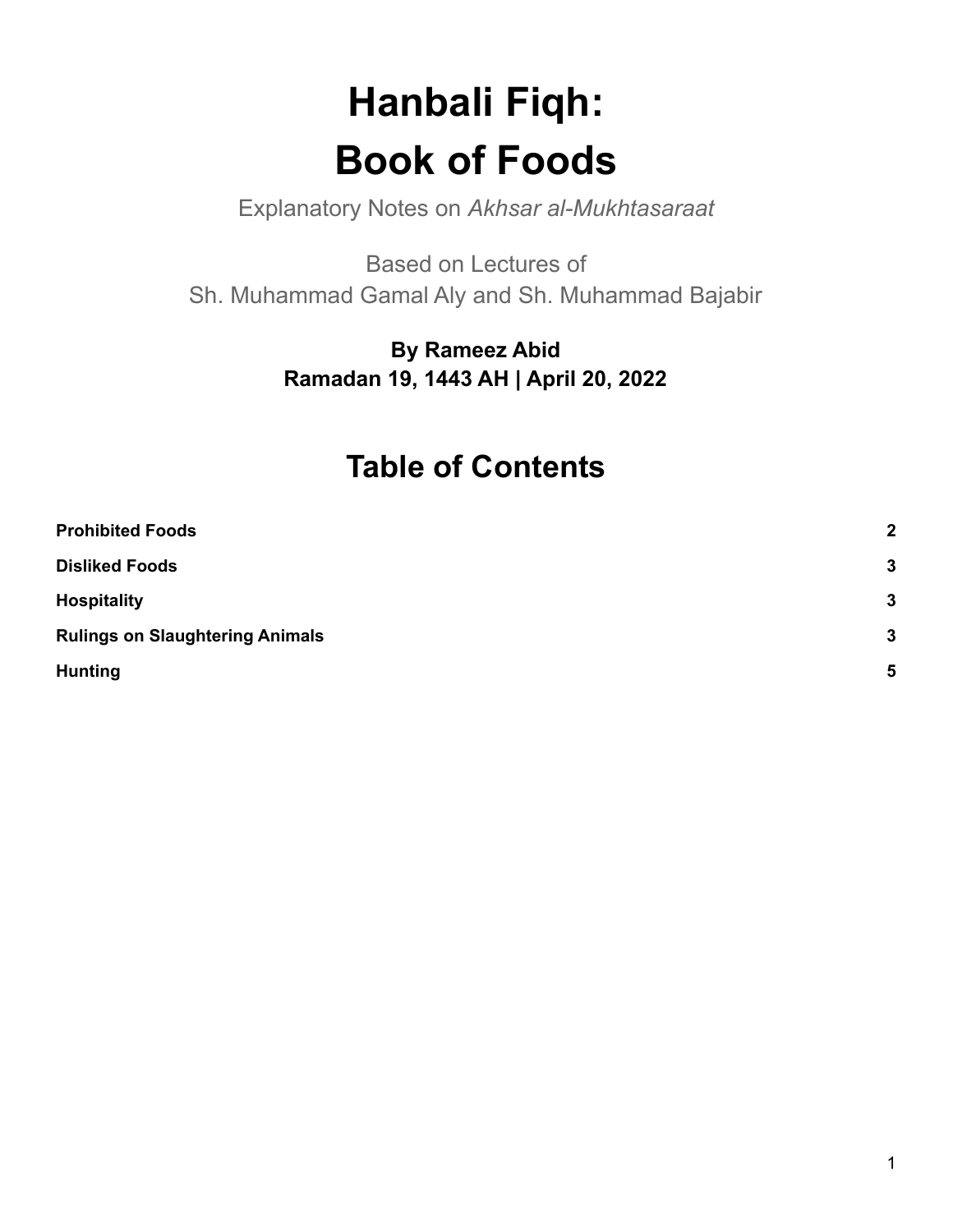# <span id="page-1-0"></span>Prohibited Foods

- I. Every type of food that is **pure** and **not harmful**, then by **default** it is **permissible** to eat
	- A. Food being **pure** means that there is **no impure substance** mixed into it **nor** does it come from an **impure source**
- II. The following types of foods are **prohibited** to eat:
	- A. Anything **impure** in nature
		- 1. Ex: blood, land animals that die of natural causes, urine, pig, human feces, etc.
		- 2. If a plant or fruit tree was **fertilized** using something **impure** or was **watered** with an **impure** substance, then it is also **prohibited** to eat its **produce** until it is **watered** using a **pure** substance **consuming** the **source** of the impurity
		- 3. Issue of *jallalah*
			- a) This is an animal **permitted** for consumption that has been **fed** or **ate** something **impure**
				- (1) Ex: most of the fodder that livestock ate was of an impure source, a baby goat sucks the milk from a female dog, etc.
			- b) It is **prohibited** to **eat** its meat, milk, or eggs
				- (1) It **needs** to be **confined** for **three days** and fed only **pure** foods. Then its meat and milk become **permissible** to eat
			- c) It is **permitted** to feed **impurities** to an animal that is **not** permitted for eat (1) Ex: feeding pork to a cat
	- B. Anything that is **harmful** in nature
		- 1. Ex: poison
		- 2. There are permissible foods which are **harmful** to **some** but **not** others. In this case, they would be **forbidden** for **only** those who would be harmed by them but **not** others
			- a) Ex: high levels of sugar in a food for a diabetic person is harmful to him/her, thus, it would be forbidden in his/her individual case but not others
	- C. Any **land predator** that **hunts** with its **fangs**
		- 1. Ex: lion, tiger, cheetah, fox, jackal, cat, dog, etc.
		- 2. **Exception**: hyenas are **permitted** due to a specific hadith **allowing** their consumption
	- D. Any **bird** that **hunts** with its **talons**
		- 1. Ex: eagle, falcon, crow, etc.
	- E. Any animal that **feeds** on **dead carcass**
		- 1. Ex: vulture
	- F. Any animal that **wealthy Arabs** consider **filthy**
		- 1. Because Allah **revealed** the **Qur'an** to them and stated in it that filthy things are **forbidden**, so we have to go by what 'filthy' meant to **them**
			- a) Ex: bat, hedgehog, porcupine, mouse, insects, bugs, etc.
		- 2. The **bedouin Arabs** are **not** included because they eat **whatever** they can find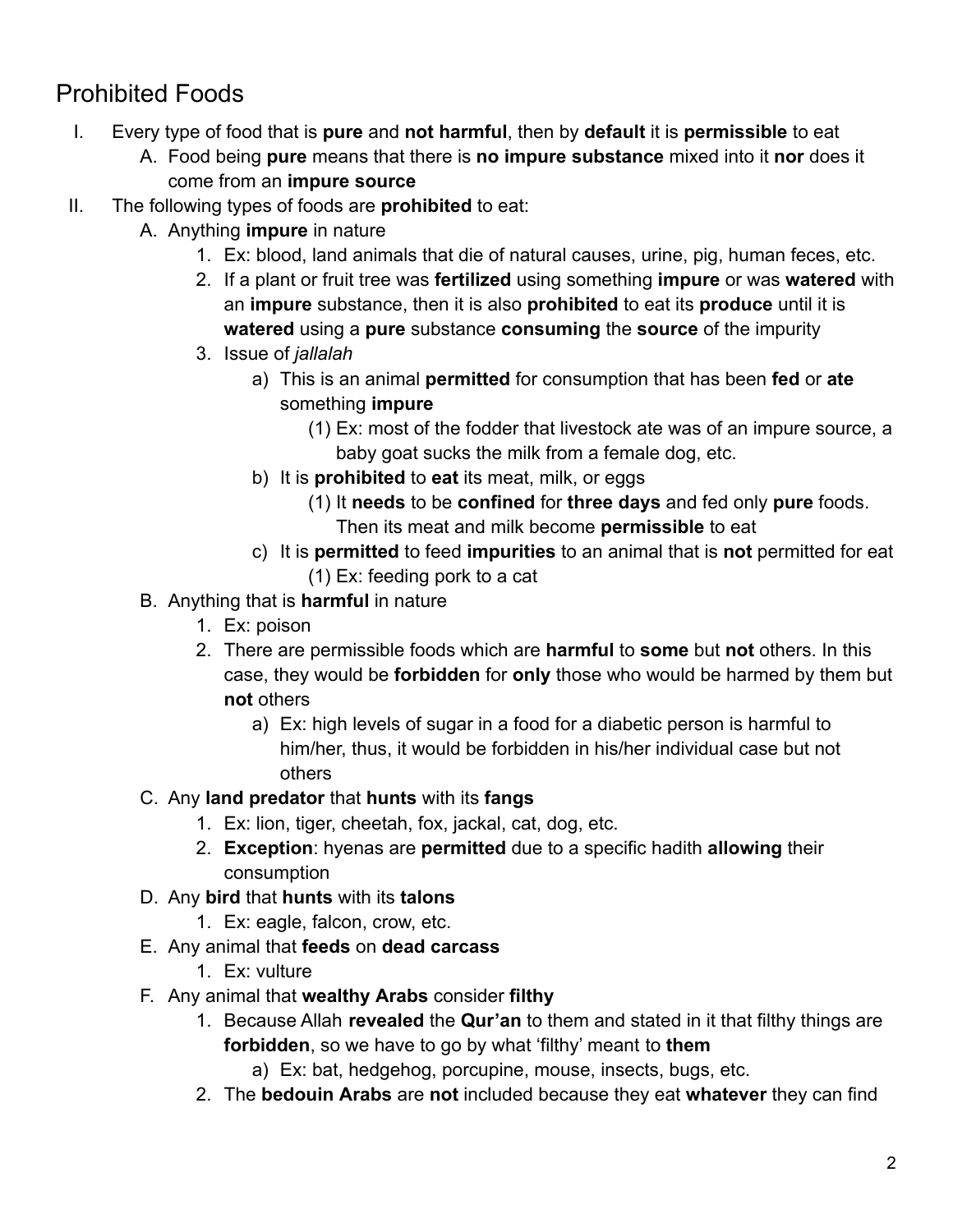- G. Any animal that was **born** to an animal that is **permissible** to eat and one that is **not** permissible to eat
	- 1. Ex: mule, which is a **child** of a **horse** and a domesticated **donkey**
		- a) A domesticated **donkey** is **forbidden** to eat
- H. All **sea animals** are **permissible** to eat **even** if found **dead**
	- 1. **Exception:** the following are **forbidden** in all cases:
		- a) Frog
		- b) Snake
		- c) Crocodile
- III. Whoever is **forced**, then he/she is **obligated** to eat the prohibited food, if that is the **only option** available for **survival**, as much as will **satisfy** the need/hunger but **no more** than that

A. **Exception**: poison is **never** permitted to be eaten because it results in **death**

#### <span id="page-2-0"></span>Disliked Foods

- I. The following foods are **disliked** to eat:
	- A. Dirt
	- B. Coal
	- C. Clay/mud
	- D. Onion
	- E. Garlic
	- F. Anything that has **not** yet **ripened**
	- G. Swellings/bulges of animals
	- H. Right and left atriums of the heart (i.e. two upper chambers)

## <span id="page-2-1"></span>**Hospitality**

- I. It is **obligatory** to host a **guest** for a minimum of **one day and night** with whatever will **suffice** the guest's **needs** if the guest is:
	- A. Muslim
	- B. Traveling
	- C. In a village and **not** in a city
		- 1. Because it is **less likely** to find **lodging** and **restaurants** in a **village**
- II. If any of the above **three** conditions are **missing**, then it is **not** obligatory to **host** the guest
- <span id="page-2-2"></span>III. It is **recommended** to host the guest for up to **three days**

## Rulings on Slaughtering Animals

- I. It is **not** permitted to eat land animals **except** by ritually **slaughtering** them first
	- A. This is the **default rule** for land animals with **flowing blood** that are **permitted** to be eaten
		- 1. Any such animal **not** slaughtered ritually is considered **impure** and **prohibited** to eat
		- 2. **Exception**: locust can be eaten without having to ritually slaughter them first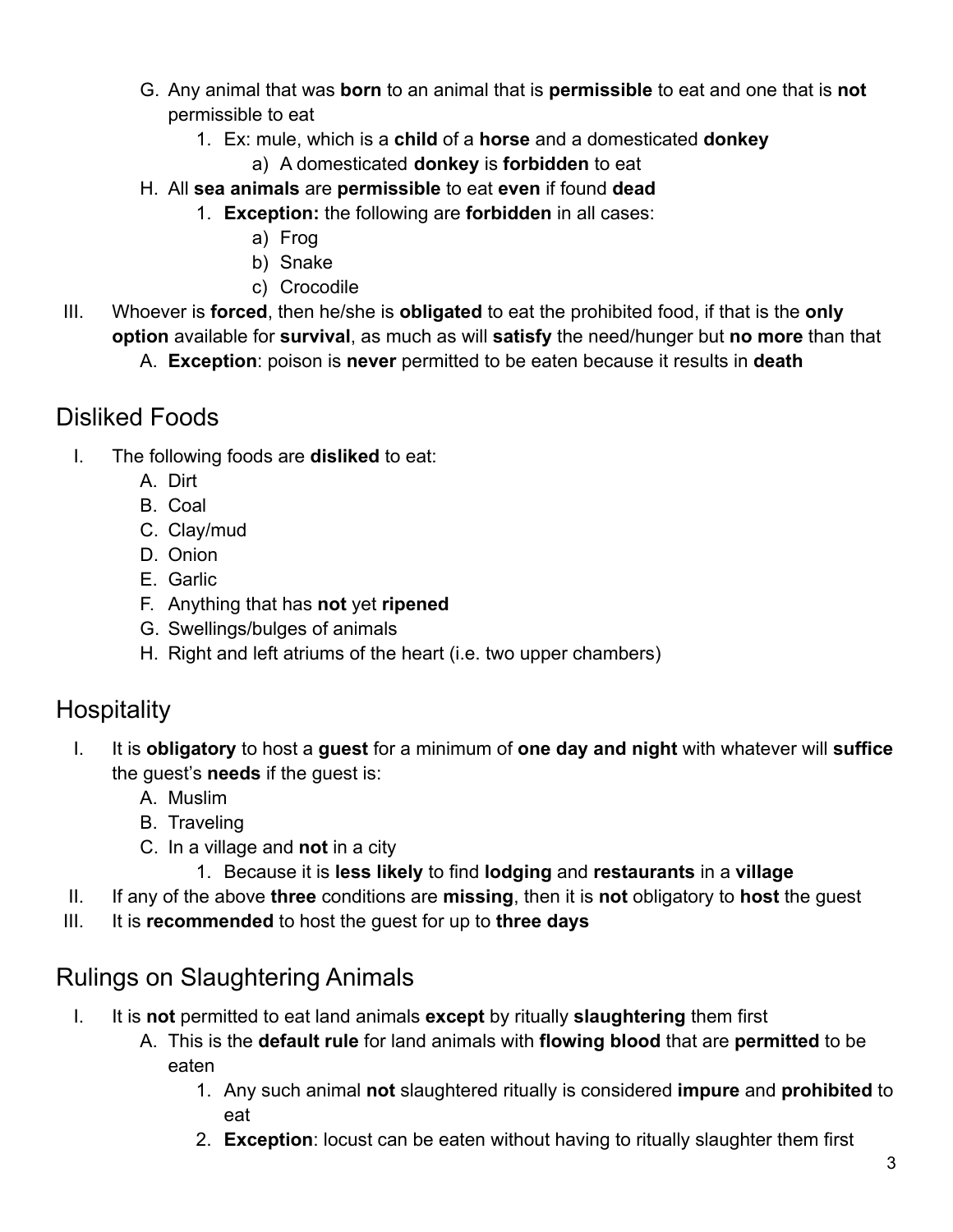- II. **Conditions** for ritual **slaughter** of land animals to be considered **valid**:
	- A. The **slaughterer** should be **sane** and *mumayyaz* (7+ years of age) even if he/she is a Jew or Christian
		- 1. **No other** religion or atheist is allowed to be the slaughterer **except** a Jew or **Christian**
	- B. A **sharp tool** must be used to kill it
		- 1. It **cannot** be a tooth or nail
	- C. The **throat** and **esophagus** are **obligated** to be cut
		- 1. If a person cuts only **one**, then the slaughterer **must** immediately **go back** and cut the other. If the animal dies **before** the slaughterer is able to do so, then it will **not** be permitted to eat
		- 2. It is **recommended** to cut the **two jugular veins** as well
		- 3. If the person is **unable** to do so for whatever reason, then **injuring** the animal in **any way** will be **permitted** to **kill** it
			- a) Ex: an animal is too wild so the person stabs it in the chest which results in its death
				- (1) **Other similar scenarios**: animal falls into a well, animal falls from a high place without dying, animal runs away, etc.
			- b) If the animal **dies** due to a reason **other than the injury**, such as it drowning after falling into a well, it would **not** be permitted to eat
				- (1) If there is a **doubt** as to what **caused** the animal to **die**, then it is **not** permitted to eat
					- (a) Ex: a person shoots an animal which causes it to fall from a high place. Now, the person is **unsure** whether the animal died from the shooting or the fall
	- D. Saying *Bismillah* while **moving** the **hand** over the animal's neck with a **sharp** tool
		- 1. If someone **forgets** to say it, then it is still **permitted** to eat the slaughtered animal
		- 2. If someone did **not** say it on **purpose** or out of **ignorance**, like **not** knowing that this is a condition, then it will **not** be permitted to eat the slaughtered animal
		- 3. It can be said in **any language** and does **not** have to be in **Arabic** because the **purpose** is to **mention** Allah's name
		- 4. If any **other name** with Allah is **added** at the time of **slaughter**, then it is **prohibited** to eat
- III. If a **pregnant** animal is **slaughtered**, then it also **suffices** for its **baby** if it comes out **dead**
	- A. If the baby comes out **alive**, then it must **also** be ritually slaughtered **first** if the person wants to **eat** it
- IV. The following are **disliked** when doing ritual slaughter:
	- A. To **slaughter** the animal with a **tool** that is **not** sharp
	- B. To **sharpen** the slaughtering **tool** in **front** of the **animal**
	- C. To **skin** it or **break** its neck **before** the animal is **completely** dead
		- 1. The slaughterer should **wait** until the blood **stops** flowing out of it and the animal **stops** moving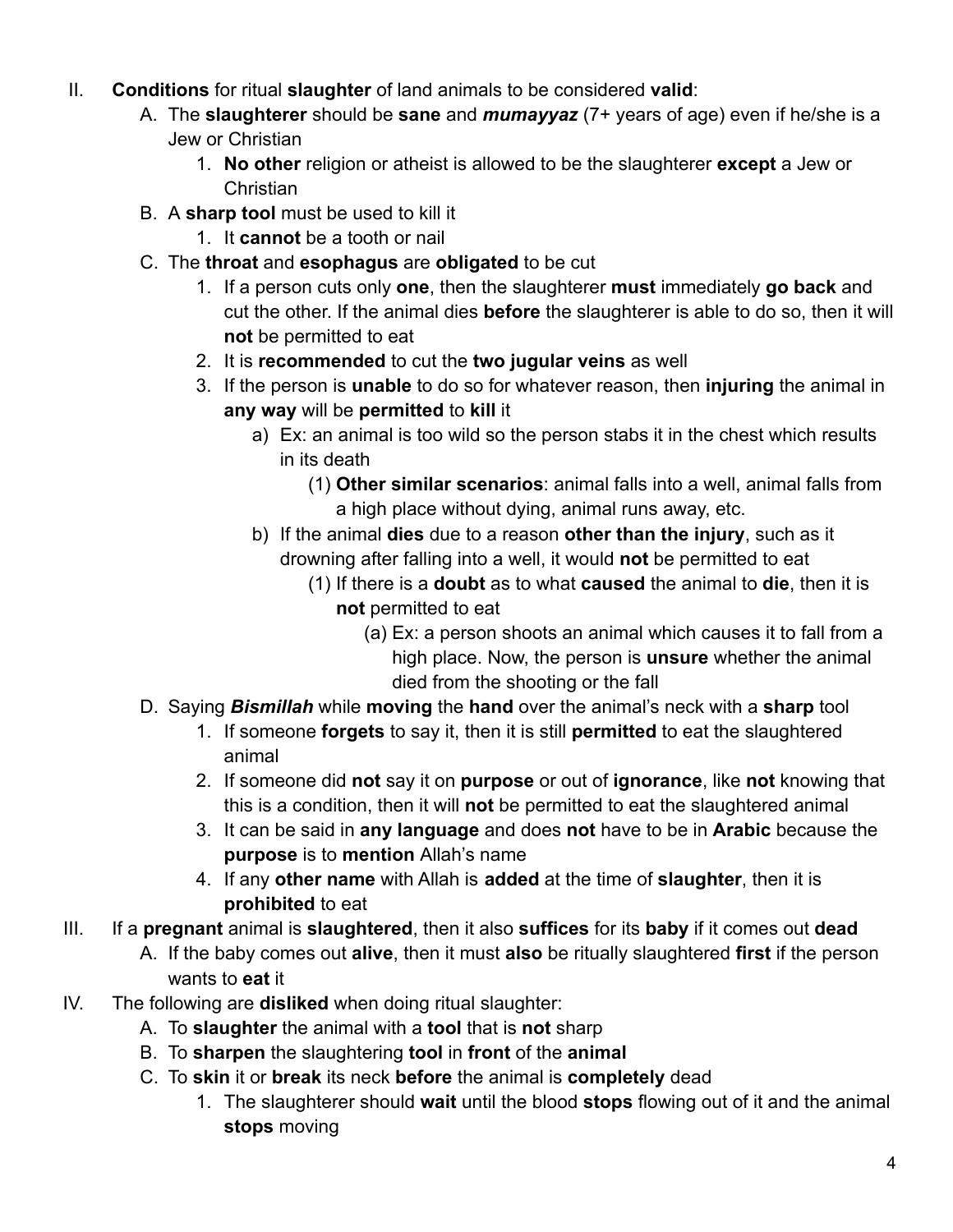- D. To artificially **inflate** the meat for the purpose of **selling** it
	- 1. It is a type of **deception** where the **seller** tries to show as if the animal was **fatter** than it really was
		- a) If the **seller** did this with the meat with the **specific intention** of **deceiving** buyers, then it is **forbidden**. If the seller did **not** do so with that intention, then it is **disliked**
- V. The following are **recommended** when doing ritual slaughter:
	- A. To make the animal face the *qiblah* while laying it down on its **left side**
		- 1. This is for sheep, rams, goats, and cows
	- B. To be **gentle** and **kind** to the animal
	- C. To say *takbeer* after *Bismillah*

#### <span id="page-4-0"></span>**Hunting**

- I. **Hunting** is done for **wild** animals which are **permissible** to eat and **not** owned by anyone
	- A. Ex: gazelle, deer, rabbit, etc.
	- B. **Domesticated** animals are **not** hunted but **only** slaughtered
		- 1. Ex: camels, cows, goats, sheep, chickens, etc.
- II. Hunting animals is **permissible** with **four** conditions:
	- A. The hunter **must** be sane, *mumayyaz* (7+ years of age), and either a Muslim, Jew, or Christian
	- B. The **tool** used for hunting must either be:
		- 1. A suitable **hunting** tool
			- a) Ex: bow and arrow, gun, etc.
		- 2. A **trained** hunting **animal**
			- a) Ex: dog, falcon, etc.
			- b) A **trained** animal is one which:
				- (1) It **goes** when it is **commanded**
				- (2) It **returns** when it is **called**
				- (3) It does **not** eat from the hunted animal **after** killing it
					- (a) This condition is **specifically** for a **trained dog**. If a **trained bird** eats some from it, then it is **fine**
						- (i) If a **trained dog** eats some from it **after** killing it, then it would **not** be permitted to eat its meat because the dog hunted it for **itself** and **not** the hunter
	- C. The hunter **intended** to **hunt** when the animal was **killed**
		- 1. If the **trained animal** hunted on its **own** or the gun **accidentally** went off **without** the hunter **intending** to hunt, then it is **not** considered a valid form of hunting, thus, the **meat** of such a killed animal would **not** be permitted to eat
	- D. To say *Bismillah* **before** shooting the tool or **sending out** the animal to hunt
		- 1. Eating the hunted animal would **not** be permitted if the hunter **forgot** to say it or was **ignorant** of its ruling
		- 2. It is **recommended** to say *takbeer* after *Bismillah* as well